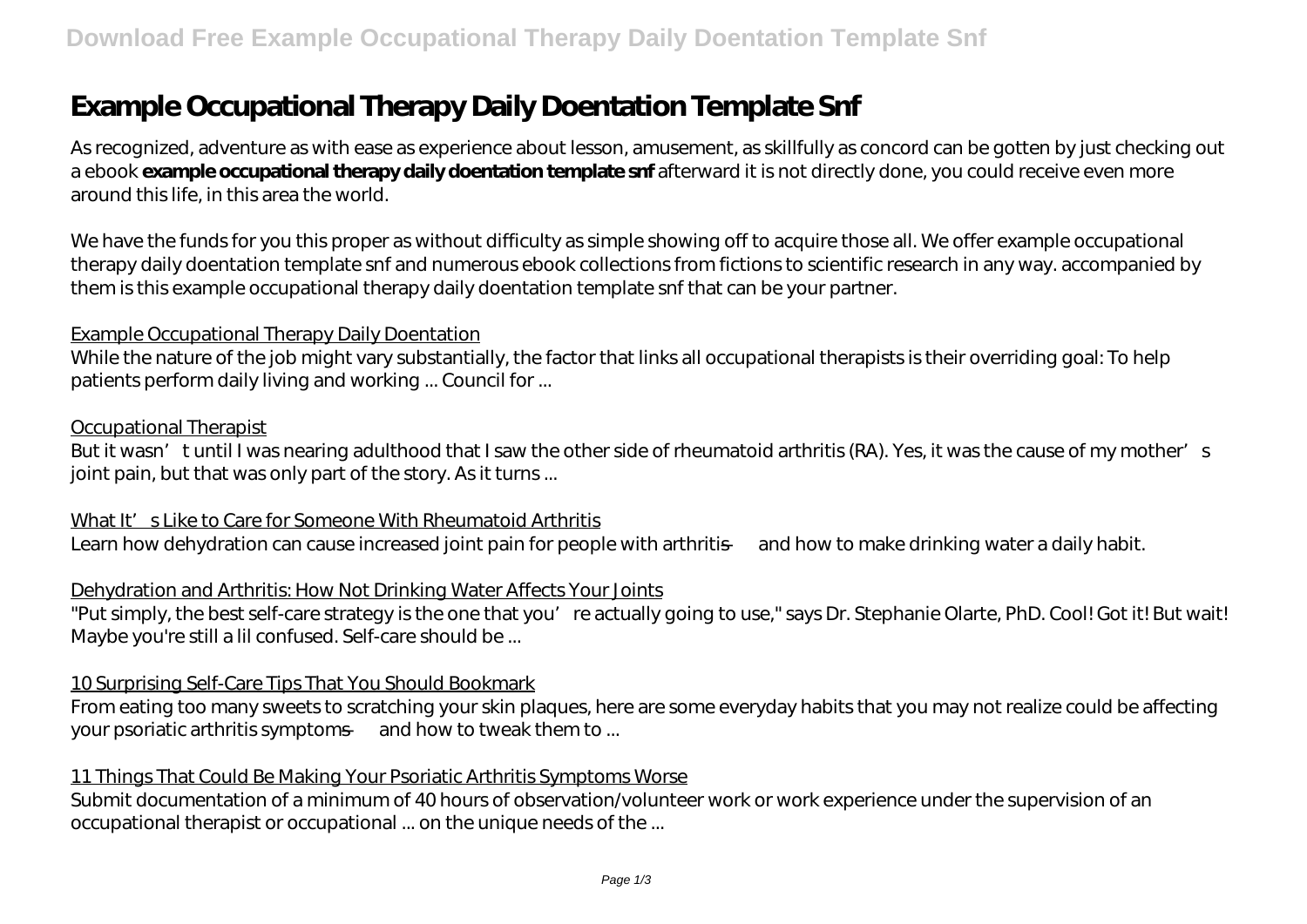# Occupational Therapy

Many rated the assessment tools poorly, including accuracy and relevance of the selected tools, echoing the concerns of Occupational Therapy Australia.

NDIS independent assessments are off the table for now. That's a good thing — the evidence wasn't there Experts share common diet and exercise mistakes that can be bad for your joints, along with their best tips on how to keep your joints healthy as you age.

# 12 Mistakes to Avoid if You Want Healthy Joints as You Age

Frailty is measured using indicators such as weakness, fatigue, weight loss, low physical activity, poor balance and cognitive impairment.

#### Should I be worried my GP' slabelled me 'frail' ? DR MARTIN SCURR answers your health questions

It is common for an occupational therapist to work part-time at more ... evaluate the ergonomic needs of individual new hires. For example, if an individual' sjob requires sitting for long ...

#### Business Ideas for an Occupational Therapist

I came to you with a blog focused on quality. Specifically, " Proposed rule and quality: What your rehab team should know." ...

# Top questions providers should ask their rehab team

PEOPLE WITH ALCOHOL USE DISORDER ARE OFTEN SEEN IN CLINICS AND HOSPITALS, BUT MEDICAL PROFESSIONALS TOO OFTEN IGNORE THE CONDITION. Like many people who struggle to control their drinking, Andy ...

# Alcohol Abuse Is on the Rise, but Doctors Too Often Fail to Treat It

Cher Smith, an occupational therapist, demonstrates how to properly ... (Pat Callaghan/CBC) For example, someone advised him that Ziploc bags make a great covering and can help to protect ...

# Advocates say more wheelchair training needed for N.S. occupational therapists

These services typically include individual and group counseling, medication management, family therapy, education groups, occupational ... Medicare does not have a daily, weekly, or monthly ...

# Medicare's Discriminatory Coverage Policies For Substance Use Disorders

Briefly, before kids, she worked as an occupational therapist, so she knows some things ... The Columbian is becoming a rare example of a news organization with local, family ownership.